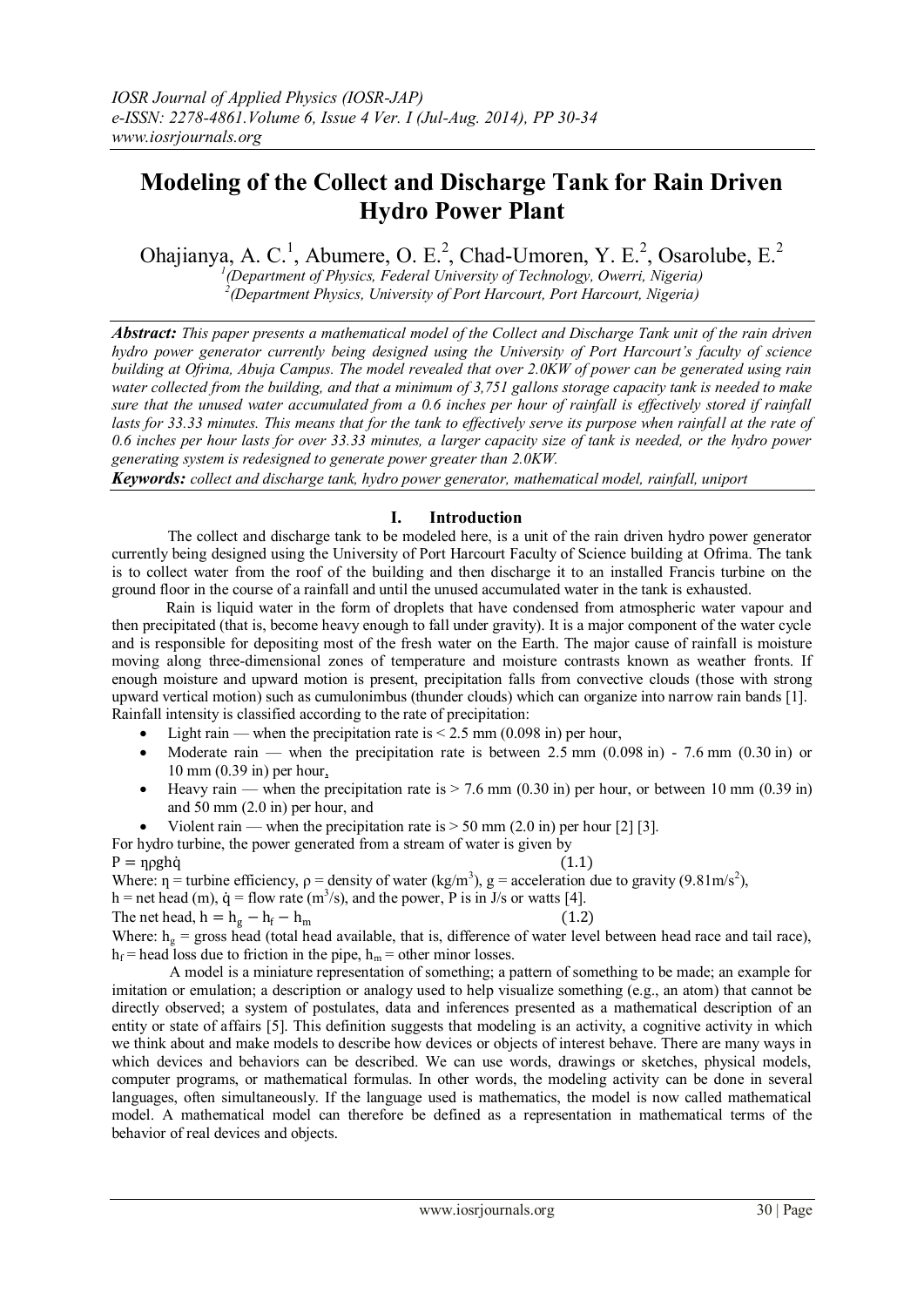#### **II. Purpose Of The Tank**

The purpose of this tank is to make the system work despite the variation in the rate of rain fall. Rainfall rate can be light (< 0.10inches of rain per hour), moderate (0.10 to 0.30inches of rain per hour),

heavy ( $> 0.30$  inches of rain per hour, or between 0.39 in and 2.0 in of rain per hour), and violent ( $> 2.0$  inches of rain per hour).heavy. The rate of flow to the turbine should be approximately constant, therefore a tank is needed to temporarily store the water collected from the roof and then discharge the required amount of water to drive the turbine on the ground floor.

#### **III. Modeling Questions And Answers**

This unit will be modeled using the question and answer method as follows:

#### **3.1 How Much Water Can Be Gathered From The Roof Of The Building?**

The top view of the roof of the building is of the shape and dimension given in figure 3.1.



Fig 3.1 Top view of the roof of the UNIPORT faculty of science building, Ofrima.

The area of the roof cover can be determined thus:

Roof cover area = Total area – Internal open space area

 $= (112m \times 90m) - (62m \times 62)$ 

 $= 10,080$ m<sup>2</sup> $- 3,844$ m<sup>2</sup>

$$
= 6,236
$$
m<sup>2</sup>

One inch of rainfall equals 4.7 gallons of water per square yard. This is converted to liter per square meter thus:  $1 \text{ yard} = 0.9144 \text{m}$  and  $1 \text{ gallon} = 3.7854 \text{L}$ 

Therefore, 4.7 gallons/yd<sup>2</sup> = 
$$
\frac{4.7 \times 3.7854 \text{ L}}{(0.9144)^2 \text{ m}^2}
$$

$$
= 21.2783 \text{Lm}^{-2} \approx 21.28 \text{Lm}^{-2}
$$

For moderate rain of 0.10 inches per hour, the amount of water that can be accumulated from the roof is determined thus:

0.10 inches of rain per hour =  $0.10/60^2$  inches of rain per second

 $= 2.78 \times 10^{-5}$  inches of rain per second

$$
= (2.78 \times 10^{-5})(21.28) \mathrm{Lm}^{-2} \mathrm{s}^{-1}
$$

$$
= 5.92 \times 10^{-4} \text{Lm}^{-2} \text{s}^{-1}
$$

This means that one square meter of the roof top will accumulate  $5.92 \times 10^{-4}$  liter of water in one second for moderate rain of 0.10 inches.

Therefore, the roof top of 6,236m<sup>2</sup> will accumulate (6,236  $\times$  5.92x10<sup>-4</sup>) Liters of water in one second.

The amount of water that can be accumulated from the roof of the building for a moderate rain of 0.10 inch is  $3.69$ Ls- $^{1}$ 

For moderate rain of 0.30 inches per hour, we have

0.30 inch of rain per hour =  $0.30/60^2$  inches of rain per second

$$
= 8.33 \times 10^{-5}
$$
 inch of rain per second

$$
= (8.33 \times 10^{-5})(21.28) \,\mathrm{Lm}^{-2}\mathrm{s}^{-1}
$$

$$
= 1.77x10^{-3} \mathrm{Lm}^{-2} \mathrm{s}^{-1}
$$

One square meter of the roof will accumulate  $1.77 \times 10^{-3}$  liter of water in one second. Therefore, the roof of 6,236m<sup>2</sup> will accumulate 11.04 liters of water per second for a moderate rain of 0.3inch per hour. For a heavy rainfall of 0.6 inches per hour, we have

0.6 inch of rain per hour =  $0.6/60^2$  inches of rain per second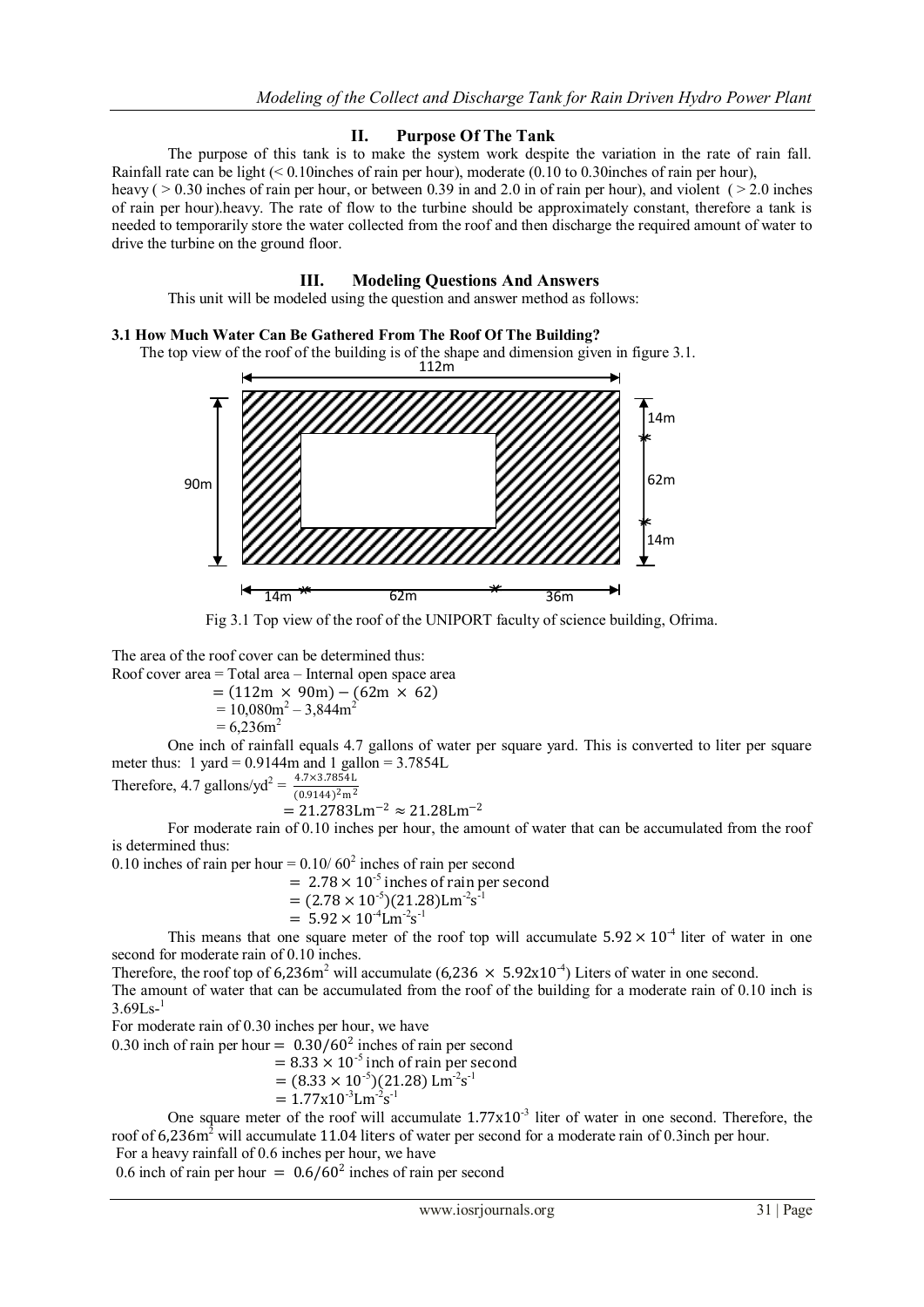$= 1.67 \times 10^{-4}$  inch of rain per second  $= (1.67 \times 10^{-4})(21.28)$  Lm<sup>-2</sup>s<sup>-1</sup>  $= 3.55 \times 10^{-3}$ Lm<sup>-2</sup>s<sup>-1</sup>

One square meter of the roof will accumulate  $3.55 \times 10^{-3}$  litre of water in one second. Therefore, the roof of 6,236m<sup>2</sup> will accumulate 22.14 liters of water per second from a heavy rainfall of 0.6 inches per hour.

The answer to the number one modeling question is: the amount of water that can be accumulated from the roof of the building is  $3.69\text{Ls}^{-1}$  for moderate rain of 0.1 inch per hour,  $11.04\text{Ls}^{-1}$  for moderate rain of 0.3 inch per hour,  $22.14\text{Ls}^{-1}$  for heavy rain of 0.6 inch per hour, etc.

# **3.2 How Much Power Is To Be Generated?**

The flow rate is related to the power by equation 1.1 given in section 1.0, which is

 $P =$  nogha

The tank is to be placed on the last floor which has height of 15m, and therefore ignoring head losses,  $h = 15m$ , the density of water  $\rho = 1000 \text{kg/m}^3$ . Assuming an efficiency of 90% (as Francis turbine can have efficiency of over 90%), we have:

For moderate rain of 0.1 inch per hour and flow rate of  $3.69\text{Ls}^{-1}$  (=  $0.0037\text{m}^3\text{s}^{-1}$ ) the power that can be generated is

 $P = \eta \rho g h \dot{q} = A \dot{q}$  (3.1) Where:  $A = npgh$  $= (0.9)(1000 kg/m^3)(9.81 ms^{-2})(15m)$  $= 13.24 \times 10^4 J/m^3$  $\therefore$  P = A $\dot{q}$ 

$$
= (13.24 \times 10^4 J m^{-3})(0.0037 m^3 s^{-1})
$$

 $= 490W$ 

For moderate rain of 0.3 inch per hour and flow rate of  $11.04\text{Ls}^{-1}$  (= 0.01 lm<sup>2</sup>s<sup>-1</sup>), the power that can be generated is

 $P = \eta \rho g h \dot{q} = A \dot{q}$ 

$$
= 13.24 \times 10^4 J/m^3 \times 0.011 m^3 s^{-1}
$$
  
= 1.456W \approx 1.5KW

For heavy rain of 0.6 inch per hour and flow rate of  $22.14\text{Ls}^{-1}$  (=0.0221m<sup>3</sup>s<sup>-1</sup>), the power that can be generated is  $P = \eta \rho g h \dot{q} = A \dot{q}$ 

 $= 13.24 \times 10^4 J/m^3 \times 0.0221 m^3 s^{-1}$ 

 $= 2.926 W \approx 3.0 K W$ 

This means that for moderate rainfall, 490 to 1,456W of power can be generated and for heavy rainfall over 1,456W of power can be generated. Therefore, the choice of the power output of this system should be over 1.5KW so as to fully harness the energy from heavy rain falls and reduce water wastage. The answer to the second modeling question is a choice of 2.0KW.

## **3.3 What Flow Rate Out Of The Tank Will Produce This Power?**

The flow rate is given by  $\dot{q}=\frac{P}{\sqrt{2}}$  $\frac{P}{\eta \rho g h} = \frac{P}{A}$ 

 $\overline{A}$ For  $\vec{P} = 2.0KW$  $\dot{q} = \frac{2000 W}{12.24 \times 10^{4} r}$  $\frac{2000 W}{13.24 \times 10^4 J/m^3}$  = 0.0151m<sup>3</sup>s<sup>-1</sup>

The flow rate that will generate 2.0KW of power is  $0.0151m^3 s^{-1}$ 

## **3.4 How Does The Volume Of Water In The Tank Vary?**

For rates below  $0.0151m^3s^{-1}$  of water entering the tank, the turbine will either generate power below its capacity of 2.0KW or will not generate power at all if the flow rate cannot drive it, and water leaves the tank at the same rate in which it enters. In this case, the volume of water in the tank is approximately equal to zero. For rates equal to  $0.0151m^3s^{-1}$  of water entering the tank, the turbine generates power at the designed capacity, and water also leaves the tank at the same rate it enters. The volume of water in the tank is approximately zero. For rates above  $0.015m^3s^{-1}$  of water entering the tank, the turbine generates power at the designed capacity, and the volume of water in the tank increases with time. Let Fig 3.2 represent the tank model.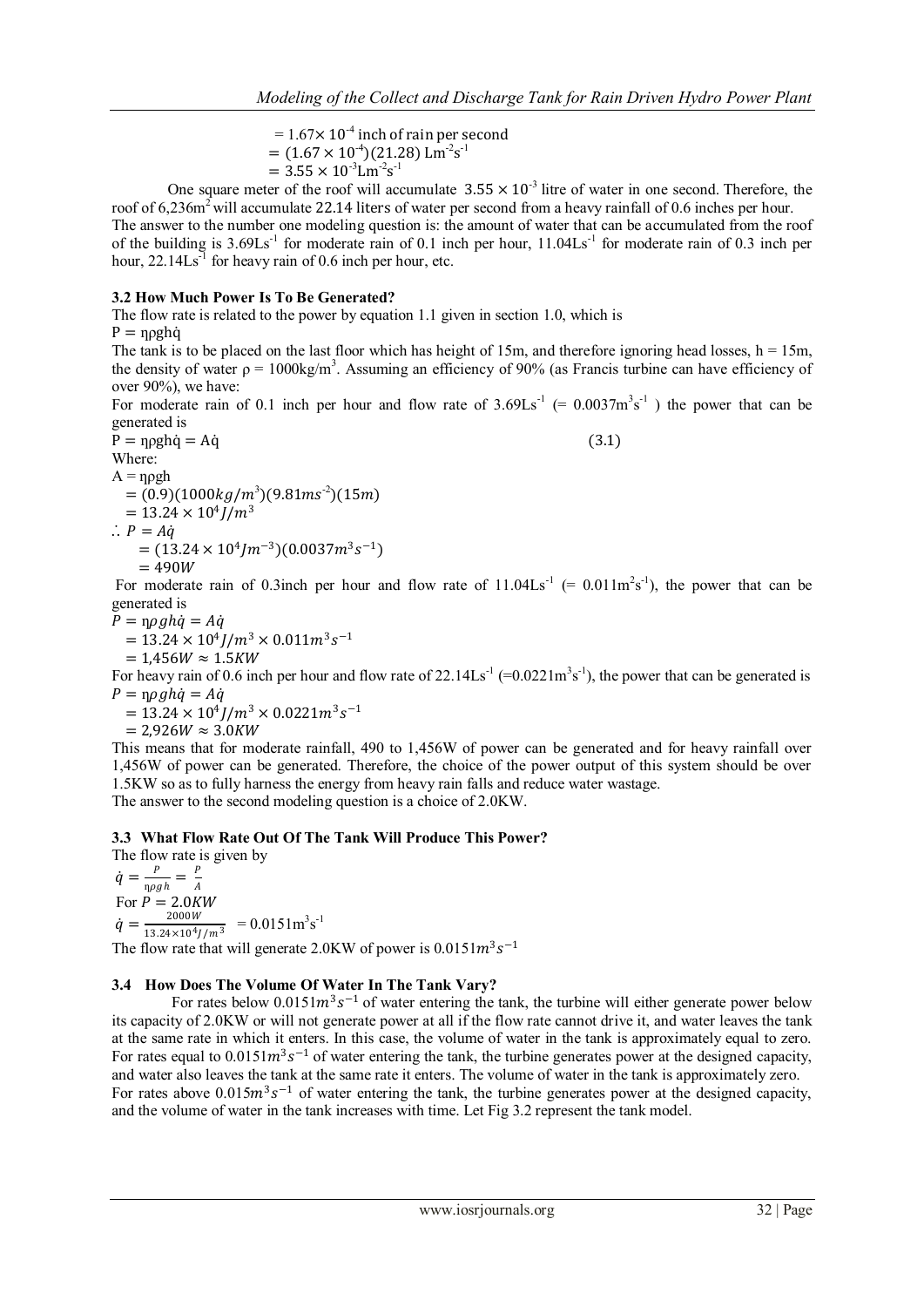

Therefore, as long as the blank is not line up,  
\n
$$
q_4 = \frac{dq_4}{dt} = \frac{dV}{dt} = \dot{q}_1 - \dot{q}_2
$$
\n(3.3)  
\nWhere V =  $q_4$  is the volume of water in the tank  
\n
$$
\Delta V = (\dot{q}_1 - \dot{q}_2)\Delta t
$$
\n
$$
\Delta V
$$
 is the incremental variation of the volume of water in the tank within the time interval  $\Delta t$ .  
\nTherefore, for 0.6 inch per hour of rainfall for one second  
\n
$$
\Delta V = (0.0221m^3 s^{-1} - 0.015m^3 s^{-1})
$$
 (1s)

 $= 7.10 \times 10^{3}$ m<sup>-3</sup>

Using equation 3.5 , the volume of water in the tank, ΔV for continuous rainfall of rate 0.6 inch/hour for10s to 4hours is calculated as given in Table 3.1

| Time(s) | $\Delta$ V x 10 <sup>-2</sup> (m <sup>3</sup> ) | Time(m) | $\Delta V$ (Gal) |
|---------|-------------------------------------------------|---------|------------------|
| 10      | 7.10                                            | 0.17    | 18.76            |
| 100     | 71.00                                           | 1.67    | 18.56            |
| 1000    | 710.00                                          | 16.67   | 1875.62          |
| 2000    | 1420.00                                         | 33.33   | 3751.24          |
| 3000    | 2130.00                                         | 50.00   | 5626.87          |
| 4000    | 2840.00                                         | 66.67   | 7,502.49         |
| 5000    | 3550.00                                         | 83.33   | 9.378.10         |
| 6000    | 4260.00                                         | 100.00  | 11,253.73        |
| 7000    | 4970.00                                         | 116.67  | 13,129.35        |
| 8000    | 5680.00                                         | 133.33  | 15,004.97        |
| 9000    | 6390.00                                         | 150.00  | 16,880.59        |
| 10,000  | 7100.00                                         | 166.67  | 18,756.20        |
| 11,000  | 7810.00                                         | 183.33  | 20,631.84        |
| 12,000  | 8520.00                                         | 200.00  | 22,507.46        |
| 13,000  | 9230.00                                         | 216.67  | 24,383.08        |
| 14,000  | 9940.00                                         | 233.33  | 26,258.70        |

**Table 3.1 Volume variation of water in the tank**

## **IV. Discussion**

 Table 3.1 gives the volume of water stored in the tank at different time intervals if rain falls continuously at rate of 0.6 inches per hour. From this table, it can be deduced that if the storage capacity of the tank is 3,751 gallons, water will start wasting after 33.33 minutes. To avoid this, the tank's storage capacity should be increased or the turbine power generating capacity should be increased. Increasing the power generating capacity of the hydro turbine will lead to increase in the flow rate to the turbine  $(q_2)$ .